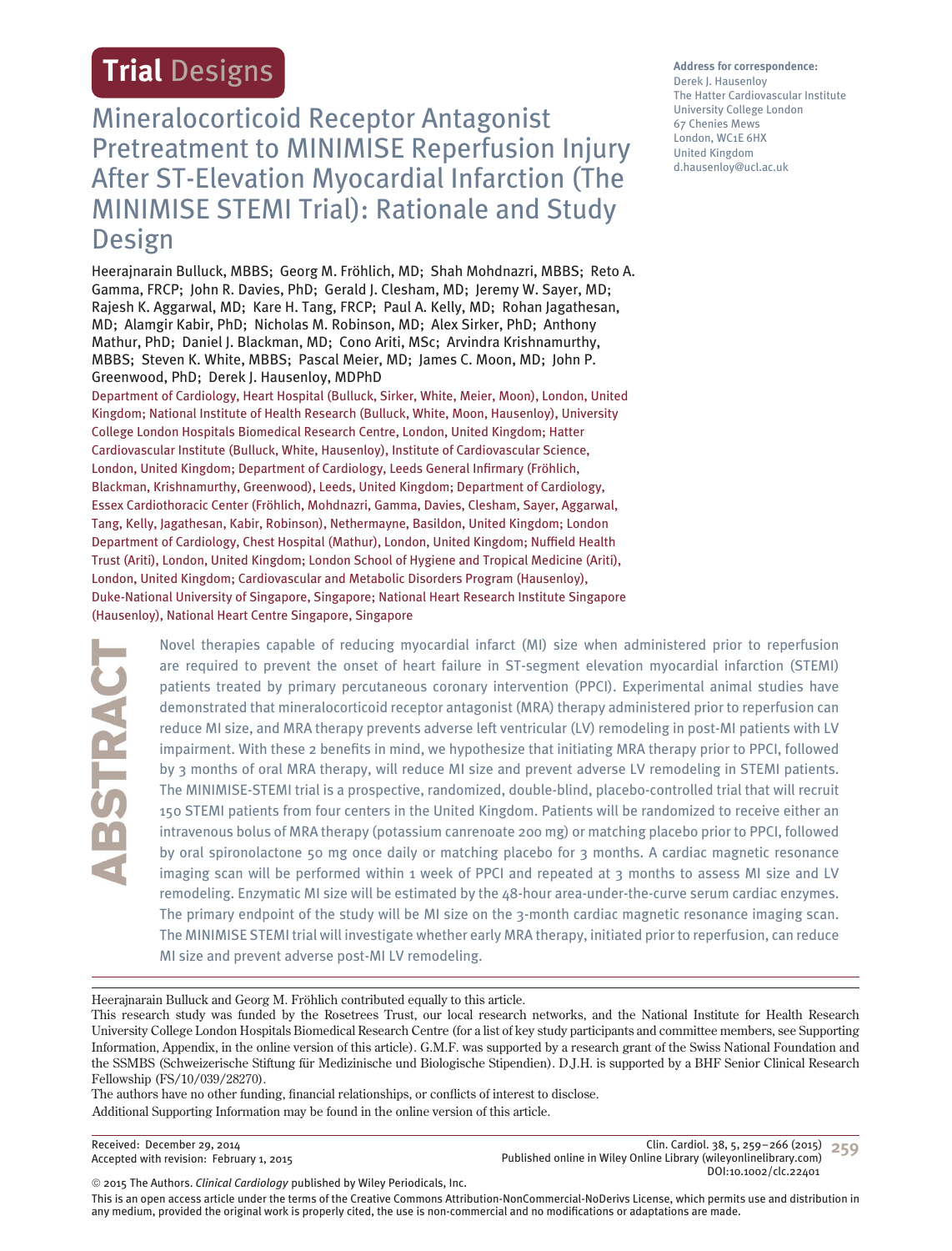## **Introduction**

Coronary artery disease is one of the leading causes of death and disability worldwide, $1$  resulting in an estimated 7.3 million deaths per year.2 Despite major advances in the field of interventional cardiology, the mortality of ST-segment elevation myocardial infarction (STEMI) remains high; inhospital mortality is approximately 5% to 6%, increasing to 7% to  $18\%$  at 1 year.<sup>3</sup> In a large US registry consisting of  $606\,500$ patients with acute myocardial infarction, heart failure (HF) was identified in 20.4% of individuals at admission, with a further 8.6% developing HF during the hospitalization itself.<sup>4</sup> The onset of HF post-STEMI is closely related to the final myocardial infarct (MI) size. For patients presenting with an acute STEMI, the most effective therapy for limiting MI size, preserving left ventricular (LV) function, and reducing the onset of HF is timely reperfusion using primary percutaneous coronary intervention (PPCI). $5-8$ 

## **Myocardial Reperfusion Injury as a Neglected Therapeutic Target**

Although timely reperfusion is required to salvage viable myocardium in STEMI patients, the restoration of coronary blood flow in the infarct-related artery has the potential in itself to induce cardiomyocyte death, a phenomenon that has been termed myocardial reperfusion injury and can contribute up to 50% of the final MI size.<sup>9</sup> Therefore, novel therapies capable of protecting the heart from myocardial reperfusion injury may allow one to maximize the benefits of myocardial reperfusion in terms of MI size reduction. In this regard, the mineralocorticoid receptor antagonist (MRA) spironolactone may be beneficial.

## **Mineralocorticoid Receptor Antagonist Therapy**

Aldosterone, a mineralocorticoid receptor agonist, is synthesised primarily in the adrenal gland and is part of the reninangiotensin-aldosterone system. It is known to regulate a number of pathophysiological pathways important to post-MI HF, including inhibition of nitric oxide activity, $10$  acute endothelial dysfunction,<sup>11</sup> increased vascular tone,<sup>12</sup> vascular smooth muscle cell and cardiomyocyte necrosis,<sup>13,14</sup> myocardial hypertrophy and fibrosis,<sup>15,16</sup> apoptosis,<sup>17</sup> and unfavorable LV remodeling.18 Consequently, a number of landmark clinical studies have highlighted the significant benefits of aldosterone antagonist therapy on clinical outcomes post-MI.19–21

## **Mineralocorticoid Receptor Antagonist Therapy to Target Myocardial Reperfusion Injury**

Experimental preclinical data have demonstrated that administering MRA therapy by a clinically relevant regimen, using either intravenous potassium canrenoate (a compatible metabolite of spironolactone) or eplerenone, after a sustained episode of myocardial ischemia and 5 minutes prior to reperfusion, protected the heart against myocardial reperfusion injury and reduced MI size by 40% to 50% in murine, rat and rabbit in vivo models of MI.<sup>22</sup> An earlier experimental study had reported a cardioprotective effect with the administration of eplerenone prior to the index ischemic event in the isolated perfused rat heart.<sup>23</sup> A more comprehensive review of the cardioprotective effects of MRA therapy has been summarized in the review by van den Berg et al.<sup>24</sup>

Therefore, in this study we aim to combine the acute benefit of MRA therapy to reduce reperfusion injury and its benefit on preventing LV remodeling after 3 months of oral therapy. We hypothesize that early intravenous MRA therapy administered prior to reperfusion followed by 3 months of oral MRA therapy can reduce MI size and reduce adverse LV remodeling in STEMI patients.

## **Methods**

## **Overall Study Design**

The MINIMISE-STEMI trial (https://clinicaltrials.gov, NCT01882179) is a proof-of-concept randomized clinical trial designed to investigate whether MRA therapy initiated prior to reperfusion and continued for 3 months can reduce MI size and prevent adverse LV remodeling at 3 months in STEMI patients treated by PPCI. It is a prospective, randomized, double-blind, placebo-controlled clinical trial that will recruit 150 patients through 4 tertiary care hospitals in the United Kingdom. The study will be conducted in accordance with the Declaration of Helsinki and has been approved by the National Research Ethics Service. All patients will provide informed written consent.

## **Overall Objective**

The main objective will be to investigate whether MRA therapy initiated prior to PPCI and continued for 3 months reduces MI size and prevents adverse LV remodeling in STEMI patients.

## **Study Protocol**

On immediate arrival at the hospital, patients presenting with an acute STEMI will be asked to give brief informed written consent to enter the MINIMISE-STEMI trial and basic eligibility will be assessed. At coronary angiography, eligibility of inclusion into the trial (ie, proximal coronary artery occlusion and serum potassium (K+) *<*5.0 mmol/L and estimated glomerular filtration rate (eGFR) *>*30  $mL/min/1.73m<sup>2</sup>$  will be confirmed and patients will then be randomized to receive either MRA therapy or matching placebo. A detailed informed written consent will then be obtained on the ward following the PPCI procedure, within 24 hours after obtaining brief informed written consent, but before the patient is started on oral study medication. Blood tests will be taken to measure high-sensitivity troponin T (hsTropT) and creatine kinase-MB isoenzyme (CK-MB) at the following time points pre-PPCI and 6, 12, 24, and 48 hours post-PPCI. In the first week following hospital admission, the patient will undergo a cardiovascular magnetic resonance imaging (MRI) scan (cardiovascular magnetic resonance [CMR], and this will be repeated 3 months later, after which the study ends. The overall study protocol is provided in the Figure 1.

## **Patient Eligibility Criteria**

All consecutive patients presenting with presumed acute STEMI in the 4 participating centers will be screened for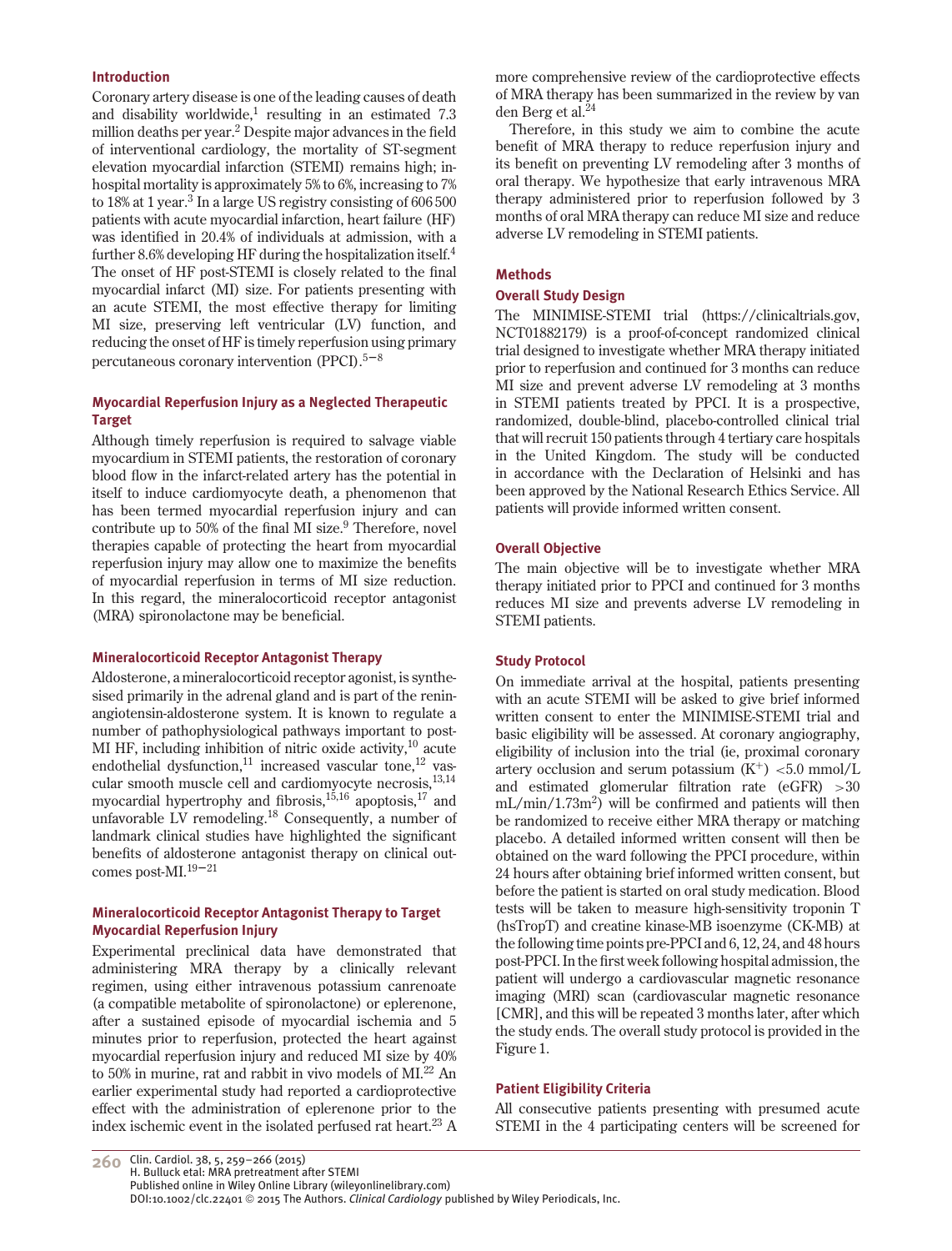

## **MINIMISE-STEMI Trial overall patient pathway**

Figure 1. Overall patient pathway. Abbreviations: CMR, cardiac magnetic resonance imaging; IV, intravenous; LVEF, left ventricular ejection fraction; MRA, mineralocorticoid receptor antagonist; PCI, percutaneous coronary intervention; STEMI, ST-segment elevation myocardial infarction; TIMI, Thrombolysis In Myocardial Infarction.

eligibility. The inclusion and exclusion criteria are listed in Table 1.

## **Randomization and Treatment Allocation**

Eligible patients will be randomized via a Web-based service (https://www.sealedenvelope.com) in a 1:1 manner to either MRA therapy or matching placebo. Randomization will be stratified by recruiting site. The patient,

interventional cardiologist, caregivers, and data collector will be blinded to the treatment allocation. The study drug or placebo will be administered by the nonblinded research investigator.

#### **Study Drug and Placebo**

*MRA Therapy:* Patients randomized to MRA therapy will receive an intravenous bolus of potassium canrenoate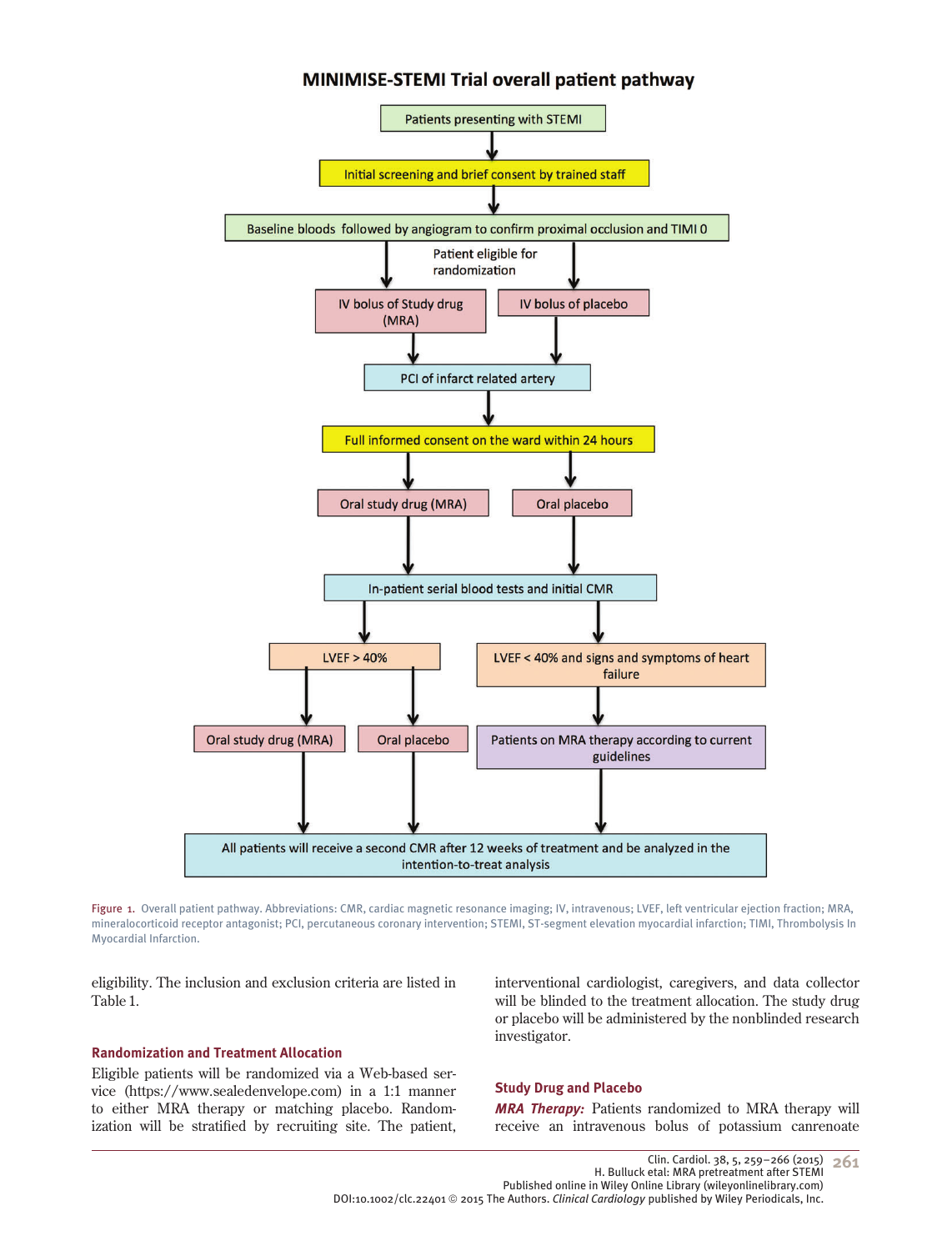#### Table 1. Patient Inclusion and Exclusion Criteria

Inclusion criteria for entry into trial (assessed on arrival at hospital)

Patients age *>*18 years

Patients presenting with acute STEMI and eligible for PPCI (as assessed by 12-lead ECG; ST-segment elevation ≥2 mm [0.2 mV] in ≥2 contiguous precordial leads or ≥1mm [0.1 mm] in ≥2 adjacent limb leads)

Presentation within 12 hours after symptom onset

Inclusion criteria for randomization (assessed in cardiac catheterization laboratory)

Angiographically proven proximal occlusion (TIMI: 0) of a major coronary vessel (LAD, LCX, RCA)

Normal serum K+ (*<*5.0 mmol/L)

Exclusion criteria for entry into trial (assessed on arrival at hospital)

Patients with known LVEF ≤40%

Participation in another trial

Cardiogenic shock (positive shock index OR need for catecholamine support OR SBP *<*90 mm Hg)

Killip class *>*2

Prior MI

Known compromised renal function (eGFR *<*30 mL/min/1.73 m2) or K<sup>+</sup> *>*5.0 mmol/L

Current treatment with MRAs

Current treatment with cyclosporine

Pregnant or lactating females

Females of childbearing potential and males must be willing to use an effective method of contraception (hormonal or barrier method of birth control; abstinence) from the time consent is signed until visit 5, as per the guidance in the patient information leaflet

Allergies to IMP or its excipients

Known contraindication to CMR such as significant claustrophobia, severe allergy to gadolinium chelate contrast, presence of CMR-contraindicated implanted devices (eg, pacemaker, ICD, CRT device, cochlear implant), imbedded metal objects (eg, shrapnel), or any other contraindication for CMR

Once the current sCr is known, patients with severely compromised renal function (eGFR *<*30 mL/min/1.73 m2) will also be excluded

Patients with known porphyria

Patients with significant liver dysfunction (INR *>*2)

Patients with known contraindications to treatment with spironolactone

Abbreviations: CMR, cardiovascular magnetic resonance imaging; CRT, cardiac resynchronization therapy; ECG, electrocardiogram; eGFR, estimated glomerular filtration rate; ICD, implantable cardioverter-defibrillator; IMP, investigational medicine product; INR, international normalized ratio; K<sup>+</sup>, potassium; LAD, left anterior descending coronary artery; LCX, left circumflex coronary artery; LVEF, left ventricular ejection fraction; MI, myocardial infarction; MRA, mineralocorticoid receptor antagonist; PPCI, primary percutaneous coronary intervention; RCA, right coronary artery; SBP, systolic blood pressure; sCr, serum creatinine; STEMI, ST-elevation myocardial infarction; TIMI, Thrombolysis In Myocardial Infarction.

(200 mg, in keeping with the dose used initially by Hayashi et al<sup>25</sup> and subsequently in the Aldosterone Blockade Early After Acute Myocardial Infarction [ALBATROSS] trial)<sup>26</sup> followed by oral spironolactone 25 mg once daily for 2 weeks and then 50 mg once daily for the remaining 10 weeks, after which the MRA therapy will be stopped. Serum  $K^+$  will be checked at 2 and 4 weeks. Spironolactone will only be uptitrated to 50 mg after 2 weeks if the serum  $K^+$ is  $\leq 5.0$  mmol/L. If the serum K<sup>+</sup> is 5.1 to 5.5 mmol/L, 25 mg spironolactone will be maintained, and if the  $K^+$  is  $>5.5$ mmol/L, spironolactone will be discontinued.

*Matching Placebo:* Patients randomized to control will receive an intravenous bolus of normal saline followed by

placebo control tablets for the 3 months, after which the placebo will be stopped. Serum  $K^+$  will be checked at 2 and 4 weeks.

#### **Optimal Heart Failure Treatment**

The study protocol will ensure optimal medical therapy for all study participants according to current practice guidelines. $3,27-29$  Therefore, patients with a left ventricular ejection fraction (LVEF)  $\leq$ 40% on the initial CMR scan and evidence of HF or who have diabetes mellitus (DM) will be started on open-label eplerenone according to current practice guidelines. These patients will be included in the intention-to-treat analysis.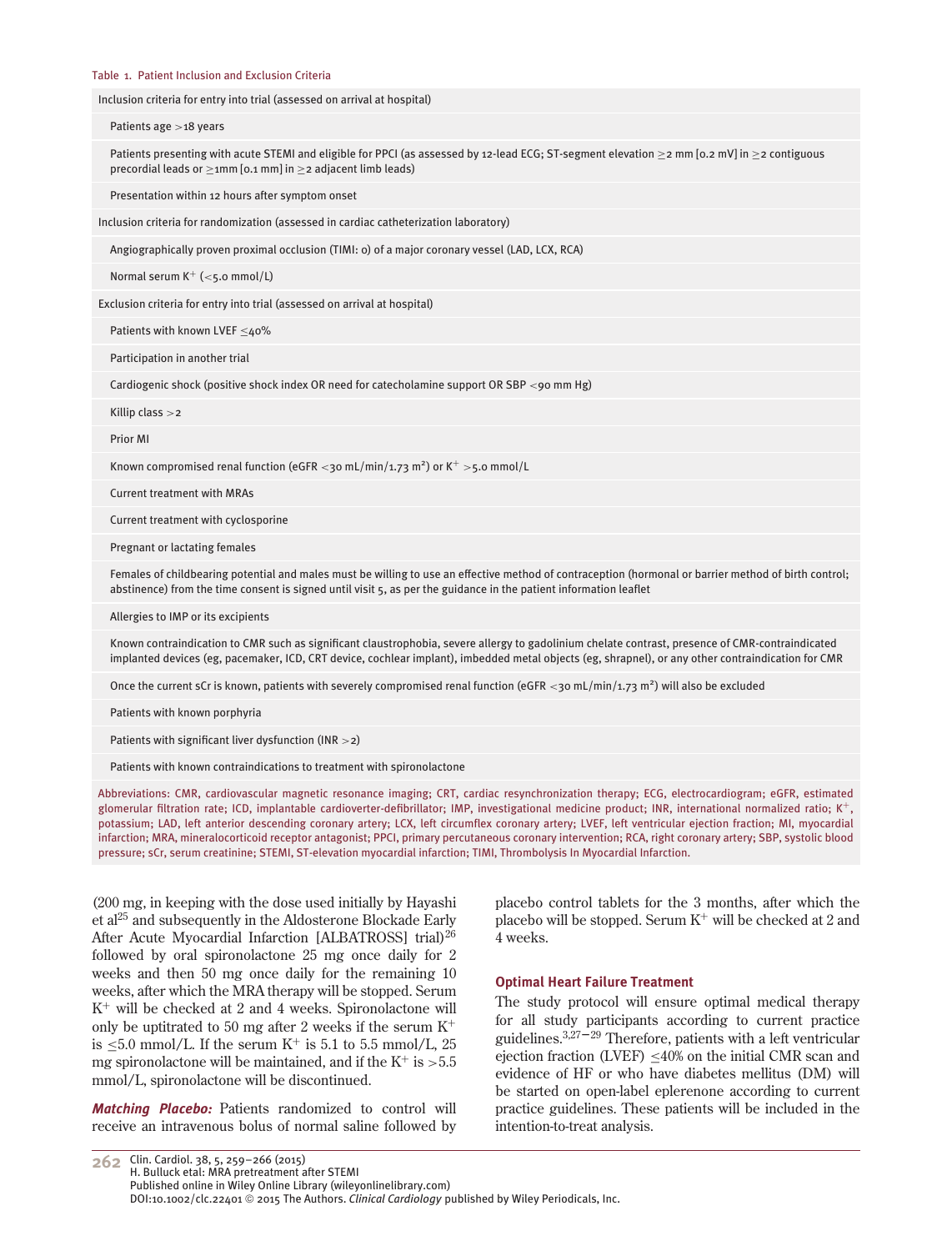#### **Cardiac Magnetic Resonance Protocol and Analysis**

Each patient recruited into the MINIMISE-STEMI trial will have 2 CMR scans, the first being performed in the week following hospital admission and the second performed at 3 months. Training in the CMR protocol will be provided to each recruiting site. All CMR scans will be analyzed by an independent MRI CoreLab at University College London.

The primary endpoint of MINMISE-STEMI trial will be MI size on the 3-month CMR scan (measured as the mass of late gadolinium enhancement (LGE) and expressed as a percentage of the LV mass). The CMR parameters that will be determined for the first CMR scan:

- 1 LVEF and indexed LV end-systolic and end-diastolic volumes and mass using short-axis steady-state freeprecession cine imaging.
- 2 MI size, measured by the mass of LGE (10 minutes after administration of contrast) on CMR expressed as a percentage of LV mass.
- 3 Area at risk (AAR), measured as the increase in T2 signal on-T2 weighted images or T2 mapping, both of which have been validated against conventional measures of the  $AAR^{30-32}$  The AAR will also be estimated using the modified Bypass Angioplasty Revascularization Investigation Myocardial Jeopardy Index (BARI) and Alberta Provincial Project for Outcome Assessment in Coronary Heart Disease (APPROACH) angiography scores.33
- 4 Myocardial salvage index = AAR − MI size/AAR. The myocardial salvage index (using T2-weighted CMR and LGE) has been demonstrated to predict prognosis post-PPCI.<sup>34</sup>
- 5 The incidence and extent of microvascular obstruction (hypo-enhancement on LGE 20 minutes after administration of contrast).
- 6 The incidence and extent of intramyocardial hemorrhage (hypo-enhancement on Siemens T2\* mapping sequence).

The CMR parameters that will be determined for the second CMR scan, at 3 months:

- 1 LVEF and indexed LV end systolic and diastolic volumes, wall thickness, and mass using shortaxissteady-state free-precession cine imaging.
- 2 Final MI size, which represents the primary endpoint, measured by the mass of LGE and expressed as a percentage of the LV mass.

The CMR images will be analyzed by 2 experienced operators blinded to the treatment allocation and clinical outcome. Datasets will be reported in consensus, and advice from a third MRI operator will be sought in cases of disagreement (*>*5 g difference in infarct size between operators based on the limits of agreement for interobserver variability with the Otsu automated thresholding technique from Vermes et al).<sup>35</sup> Left ventricular volumes and mass measurements will be calculated conventionally using dedicated software (CVI42 software, version 5.0.3; Circle Cardiovascular Imaging, Calgary, AB, Canada), with papillary muscles considered as part of the LV myocardium. Analysis of MI size and extent of myocardial edema will

be performed using an in-house macro written in ImageJ.<sup>36</sup> The epicardial and endocardial borders will be manually traced and the areas of LGE will be quantified using the semiautomated Otsu detection method, as previously validated by Vermes et al.<sup>35</sup> Any dark areas of hypoenhancement (microvascular obstruction  $\pm$  intramyocardial hemorrhage) within the area of LGE will be included in the infarct area.<sup>37</sup>

## **Study Endpoints**

The primary endpoint of the MINIMISE-STEMI study will be MI size quantified by LGE cardiac MRI performed at 3 months following hospital admission. The secondary endpoints are listed in Table 2. The safety endpoints will include major adverse cardiac events and side effects from MRA therapy (cardiovascular death, nonfatal MI, revascularization, hospitalization for HF, hyperkalemia, deterioration of kidney function, and need for dialysis; Table 3). Major adverse cardiac events will be reported after 3 months.

#### **Statistical Analysis**

A sample size of 50 in each group will have 80% power to detect a difference in means of 8.0 g infarct mass as assessed by MRI (the difference between a Group 1 mean,  $\mu_1$ , of 40.0 g, and a Group 2 mean,  $\mu_2$ , of 32.0 g), assuming that the common SD is 14.0 g infarct mass  $38$  using a 2-group *t* test with a 0.05 2-sided significance level. However, we anticipate that about 10% of patients in the control group will have LVEF  $\leq$ 40%, in which case they will receive the trial treatment as a matter of standard care. To allow for this dilution of the treatment effect, we have increased the sample size in each group to 62. If we further assume an attrition rate of approximately 15%, then 75 patients per group will be needed, for a total trial size of 150 patients.

Statistical analysis will be performed using SAS version 9.3 (SAS Inc., Cary, NC). The Fisher exact test will be used to compare categorical variables. Continuous variables will be compared with a mixed-effects model to account for repeated measures. Primary data analysis will be performed in the intention-to-treat population, regardless of the treatment that was actually received. The results of as-treated analyses for primary and secondary endpoints will also be calculated. Time-to-event analyses (secondary clinical endpoints), based on all available follow-up data, will be performed with the use of Kaplan-Meier estimates and be compared between groups with the use of the log-rank test. A generalized linear model will be used to calculate risk ratios in the subgroup analyses and to test for interactions. After 75 patients have completed the trial, an interim analysis will be performed by the study statistician for safety reasons. The results will be evaluated by the data-monitoring committee.

#### **Data Management, Funding and Logistics**

University College London is the sponsor of the trial. Data will be collected by a paper case report form and entered onto the Web-based electronic RedCap database. An independent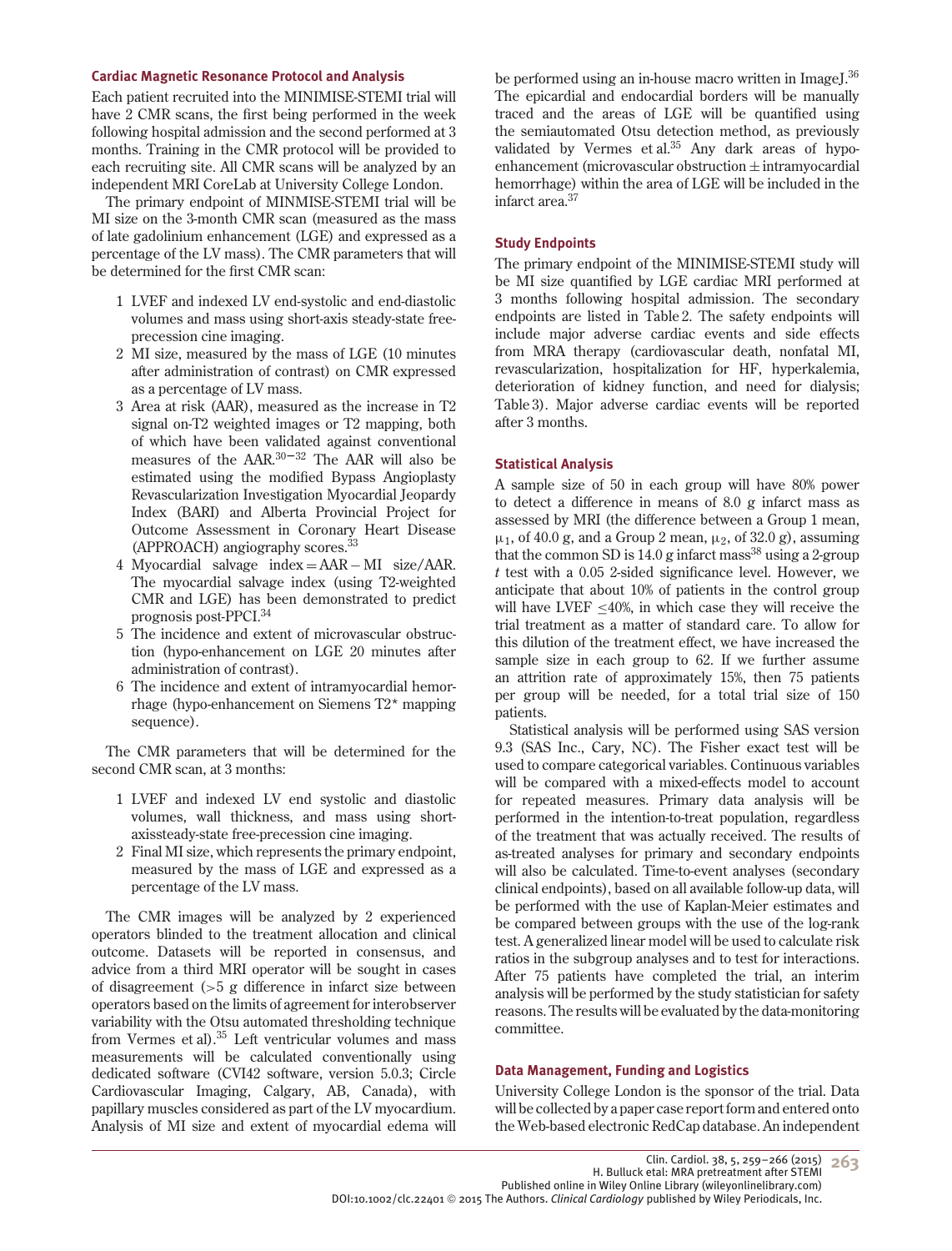#### Table 2. Secondary Outcome Measures

Markers of myocardial reperfusion injury (myocardial blush grade, TIMI flow post-PPCI, ST-segment resolution at 90 minutes post-PPCI)

Microvascular obstruction on CMR

Myocardial salvage (AAR by T2 imaging - final infarct size)

Acute myocardial infarct size (serum biomarkers and CMR on day 2–7)

Serum biomarkers (hsTropT, CK-MB) at the following time points;  $o$ , 6, 12, 24, and 48 hours post-PCI ( $\pm$ 1 hour)

LV remodeling on 3-month CMR scan (index LVEDV and LVESV, LVEF, and LV mass and wall thickness)

Clinical outcome measures: CV death, nonfatal MI, revascularization, hospitalization for HF, hyperkalemia, deterioration of kidney function, need for dialysis

Abbreviations: AAR, area at risk; CK-MB, creatine kinase MB isoenzyme; CMR, cardiovascular magnetic resonance imaging; CV, cardiovascular; HF, heart failure; hsTropT, high-sensitivity troponin T; LV, left ventricular; LVEDV, left ventricular end-diastolic volume; LVEF, left ventricular ejection fraction; LVESV, left ventricular end-systolic volume; MI, myocardial infarction; PPCI, primary percutaneous coronary intervention; TIMI, Thrombolysis In Myocardial Infarction.

Table 3. Definitions of Safety Endpoints

| CV death                        | Death due to a known CV cause or where the cause of death is unknown (ie, where no other cause of death has been<br>identified from the medical history or an autopsy)                                                                                                                                                                                                                                                                                                                   |
|---------------------------------|------------------------------------------------------------------------------------------------------------------------------------------------------------------------------------------------------------------------------------------------------------------------------------------------------------------------------------------------------------------------------------------------------------------------------------------------------------------------------------------|
| Nonfatal MI                     | Detection of rise and or fall of cardiac biomarkers with $>1$ value $>$ 99th percentile of the upper reference limit<br>together with evidence of myocardial ischemia with $\geq 1$ of the following: symptoms of ischemia; new ST-T changes<br>or new LBBB or development of pathological Q waves on the ECG; imaging evidence of new loss of viable<br>myocardium or new regional wall-motion abnormality                                                                              |
| Revascularization               | Any repeat PCI or CABG with or without valve within the first year postsurgery                                                                                                                                                                                                                                                                                                                                                                                                           |
| <b>Hospitalization for HF</b>   | Hospital admission of $\geq$ 24-hour stay. HF will be judged to be present on symptoms ( $\geq$ 1 of the following: new or<br>worsening dyspnea, orthopnea, or paroxysmal nocturnal dyspnea, or increasing fatigue/worsening exercise<br>tolerance) and signs (1 of the following: new pulmonary edema by chest X-ray in the absence of a noncardiac<br>cause, crepitations believed to be due to pulmonary edema, and use of loop diuretics to treat presumed<br>pulmonary congestion). |
| Hyperkalemia                    | Serum K <sup>+</sup> level >5.5 mmol/L                                                                                                                                                                                                                                                                                                                                                                                                                                                   |
| Deterioration of renal function | sCr increase of $>$ 25% from baseline                                                                                                                                                                                                                                                                                                                                                                                                                                                    |
| <b>Stroke</b>                   | Stroke will be defined as a focal, central neurological deficit lasting $>72$ hours that results in irreversible brain<br>damage or body impairment.                                                                                                                                                                                                                                                                                                                                     |

Abbreviations: CABG, coronary artery bypass grafting; CV, cardiovascular; ECG, electrocardiography; HF, heart failure; K<sup>+</sup>, potassium; LBBB, left bundle branch block; MI, myocardial infarction; PCI, percutaneous coronary intervention; sCr, serum creatinine.

data-monitoring committee (IDMC) will be installed to monitor the progress of the study as well as any safety concerns. All expected or unexpected adverse events will be reviewed continuously by the investigators, the sponsor and the IDMC according to the sponsor's regulations. The MINIMISE-STEMI trial is funded by the Rosetrees Trust and the National Institute for Health Research (NIHR) Clinical Research Network.

#### **Study Timeline**

Although the study has been open to recruitment since November 2013, recruitment has been slow, but it is expected to improve with the recent expansion to a fourth center. We currently have 24 patients enrolled in the study, and we anticipate to recruit a further 51 patients over the next 6 months (July 2015), when an interim analysis will be performed. We plan to complete recruitment in February 2016, with the last patient having the 3-month CMR scan in

May 2016 and the results of the study available in August 2016.

### **Discussion**

The MINIMISE-STEMI trial is designed to investigate whether MRA therapy using spironolactone initiated prior to reperfusion and continued for 3 months can reduce MI size and prevent adverse LV remodeling at 3 months in STEMI patients treated by PPCI, when compared with placebo control. The Eplerenone Post-AMI Heart Failure Efficacy and Survival (EPHESUS) study demonstrated a 15% relative risk reduction in death at 16 months in AMI patients with LVEF *<*40% and HF signs administered oral eplerenone therapy (initiated 3–14 days post-MI) when compared with matching placebo.<sup>19</sup> The beneficial effects of oral MRA therapy have been confirmed in subsequent clinical trials.<sup>20,21,39</sup> The American<sup>27</sup> and European<sup>29</sup> guidelines now recommend eplerenone for all patients presenting with an AMI, LV dysfunction (LVEF  $\leq$ 40%), and HF symptoms or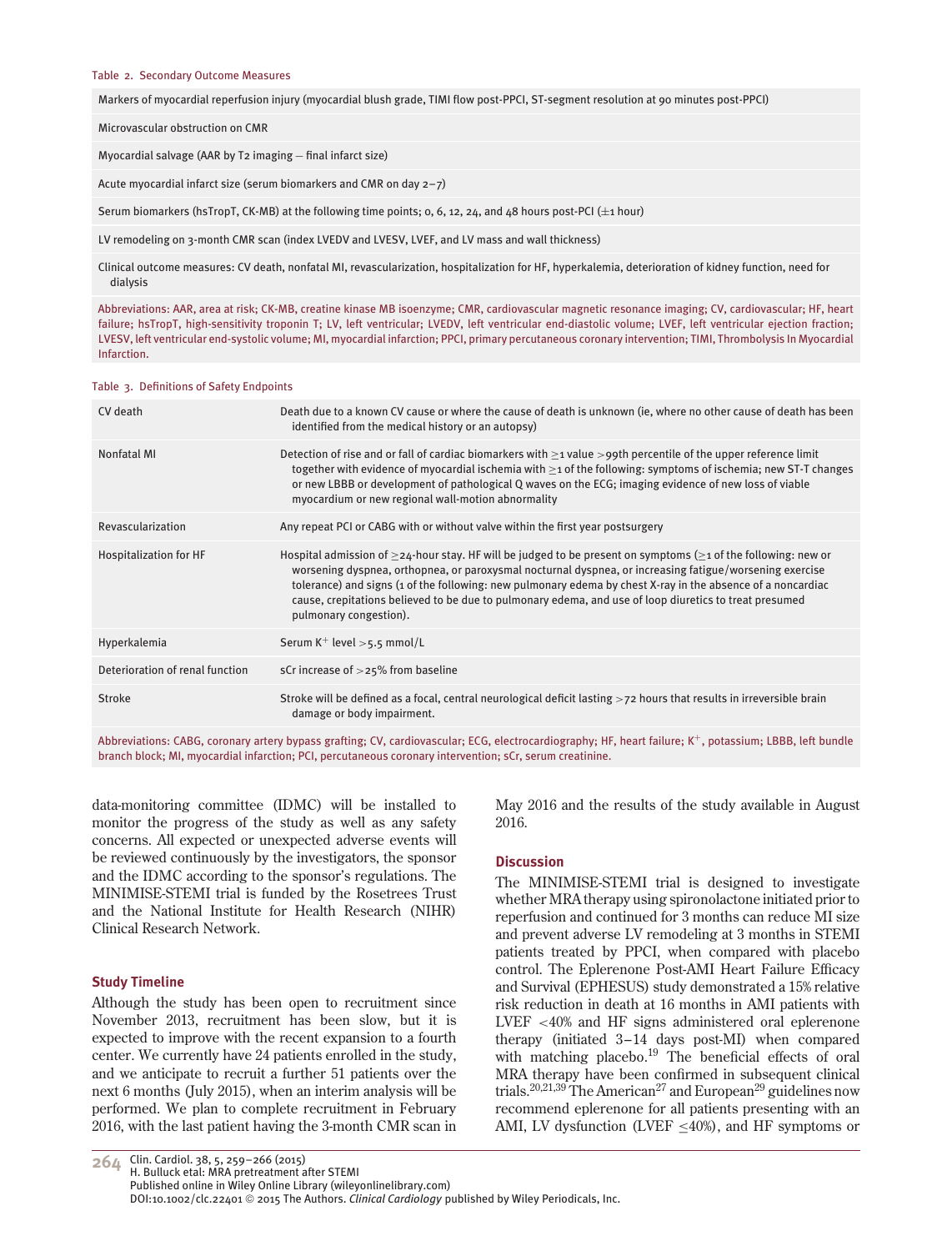DM. Therefore, it is anticipated that about 10% of the trial participants will meet these criteria and will go on open-label MRA therapy, and this has been taken into account in the sample-size calculation.

Hayashi et  $al^{25}$  investigated the early use of spironolactone immediately post percutaneous transluminal coronary angioplasty in patients with anterior STEMI and showed a reduction in postinfarct LV remodeling when used in combination with an angiotensin-converting enzyme inhibitor. Recently, the Early Eplerenone Treatment in Patients With Acute ST-Elevation Myocardial Infarction Without Heart Failure (REMINDER) trial investigated the effect of initiating oral eplerenone therapy 12 to 24 hours following STEMI admission (in the absence of HF) and reduced the incidence of patients with elevated serum brain natriuretic peptide/Nterminal-pro-brain natriuretic peptide at  $\geq 1$  month after randomization, when compared with placebo.40 The ALBA-TROSS trial is investigating the effect of MRA therapy initiated within 72 hours of symptom onset in patients with either non–ST-segment elevation myocardial infarction or STEMI (regardless of HF status) on the 6-month primary combined endpoint of death, resuscitated cardiac arrest, significant ventricular arrhythmia, class IA indication for an implantable defibrillator device, and new or worsening HF. In that study, the MRA therapy will comprise an IV bolus of potassium canrenoate (200 mg) followed by a daily 25-mg dose of spironolactone for 6 months.<sup>26</sup> This study has been completed, but the results are not yet published. All of these clinical studies have investigated the effect of MRA therapy initiated after reperfusion has taken place, and therefore only target post-MI LV remodeling. None of these clinical studies have investigated the effect of targeting myocardial reperfusion injury with MRA therapy.

Whether early intravenous MRA therapy administered prior to reperfusion followed by 3 months of oral MRA therapy can reduce MI size and reduce adverse LV remodeling is not known and will be investigated in the MINIMISE-STEMI trial.

## **Conclusion**

By administering the MRA therapy prior to reperfusion, we hope to target myocardial reperfusion injury and obtain additional benefit in terms of MI size reduction, which will hopefully add to the known beneficial effects of oral MRA therapy in terms of preventing post-MI adverse LV remodeling.

#### **Acknowledgments**

We are extremely grateful to the patients and staff at the Heart Hospital, Barts Heart Centre, Leeds General Infirmary, and the Essex Cardiothoracic Centre.

#### **References**

- 1. World Health Organization. *Global Status Report on Noncommunicable Diseases 2010.* Geneva: World Health Organization; 2011.
- 2. World Health Organization. *Global Atlas on Cardiovascular Disease Prevention and Control.* Geneva: World Health Organization; 2011.
- 3. O'Gara PT, Kushner FG*,* Ascheim DD, et al; American College of Emergency Physicians, Society for Cardiovascular Angiography and Interventions. 2013 ACCF/AHA guideline for the management of ST-elevation myocardial infarction: a report of the American College of Cardiology Foundation/American Heart Association Task Force on Practice Guidelines. *J Am Coll Cardiol.* 2013;61:e78–e140.
- 4. Spencer FA, Meyer TE, Gore JM, et al. Heterogeneity in the management and outcomes of patients with acute myocardial infarction complicated by heart failure: the National Registry of Myocardial Infarction. *Circulation.* 2002;105:2605–2610.
- 5. Dobrzycki S, Kralisz P, Nowak K, et al. Transfer with GP IIb/IIIa inhibitor tirofiban for primary percutaneous coronary intervention vs. on-site thrombolysis in patients with ST-elevation myocardial infarction (STEMI): a randomized open-label study for patients admitted to community hospitals. *Eur Heart J*. 2007;28:2438–2448.
- 6. Dieker HJ, van Horssen EV, Hersbach FM, et al. Transport for abciximab facilitated primary angioplasty versus on-site thrombolysis with a liberal rescue policy: the randomised Holland Infarction Study (HIS). *J Thromb Thrombolysis.* 2006;22:39–45.
- 7. Svensson L, Aasa M, Dellborg M, et al. Comparison of very early treatment with either fibrinolysis or percutaneous coronary intervention facilitated with abciximab with respect to ST recovery and infarct-related artery epicardial flow in patients with acute ST-segment elevation myocardial infarction: the Swedish Early Decision (SWEDES) reperfusion trial. *Am Heart J*. 2006;151:798.e1–798.e7.
- 8. Armstrong PW; for WEST Steering Committee. A comparison of pharmacologic therapy with/without timely coronary intervention vs. primary percutaneous intervention early after ST-elevation myocardial infarction: the WEST (Which Early ST-Elevation Myocardial Infarction Therapy) study. *Eur Heart J.* 2006;27:1530–1538.
- 9. Fröhlich GM, Meier P, White SK, et al. Myocardial reperfusion injury: looking beyond primary PCI. *Eur Heart J.* 2013;34:1714–1722.
- 10. Ikeda U, Kanbe T, Nakayama I, et al. Aldosterone inhibits nitric oxide synthesis in rat vascular smooth muscle cells induced by interleukin-1 β. *Eur J Pharmacol.* 1995;290:69–73.
- 11. Farquharson CA, Struthers AD. Aldosterone induces acute endothelial dysfunction in vivo in humans: evidence for an aldosterone-induced vasculopathy. *Clin Sci (Lond).* 2002; 103:425–431.
- 12. Blacher J, Amah G, Girerd X, et al. Association between increased plasma levels of aldosterone and decreased systemic arterial compliance in subjects with essential hypertension. *Am J Hypertens*. 1997;10(12 part 1):1326–1334.
- 13. Oestreicher EM, Martinez-Vasquez D, Stone JR, et al. Aldosterone and not plasminogen activator inhibitor-1 is a critical mediator of early angiotensin II/NG-nitro-L-arginine methyl ester–induced myocardial injury. *Circulation.* 2003;108: 2517–2523.
- 14. Rocha R, Stier CT Jr, Kifor I, et al. Aldosterone: a mediator of myocardial necrosis and renal arteriopathy. *Endocrinology.* 2000;141:3871–3878.
- 15. Qin W, Rudolph AE, Bond BR, et al. Transgenic model of aldosterone-driven cardiac hypertrophy and heart failure. *Circ Res.* 2003;93:69–76.
- 16. Zannad F, Radauceanu A. Effect of MR blockade on collagen formation and cardiovascular disease with a specific emphasis on heart failure. *Heart Fail Rev.* 2005;10:71–78.
- 17. Mano A, Tatsumi T, Shiraishi J, et al. Aldosterone directly induces myocyte apoptosis through calcineurin-dependent pathways [notice of retraction appears in *Circulation*. 2013]. *Circulation*. 2004;110:317–323.
- 18. Masci PG, Ganame J, Francone M, et al. Relationship between location and size of myocardial infarction and their reciprocal influences on post-infarction left ventricular remodelling. *Eur Heart J.* 2011;32:1640–1648.
- 19. Pitt B, Remme W, Zannad F, et al. Eplerenone, a selective aldosterone blocker, in patients with left ventricular dysfunction after myocardial infarction [published correction appears in *N Engl J Med*. 2003;348:2271]. *N Engl J Med*. 2003;348:1309–1321.